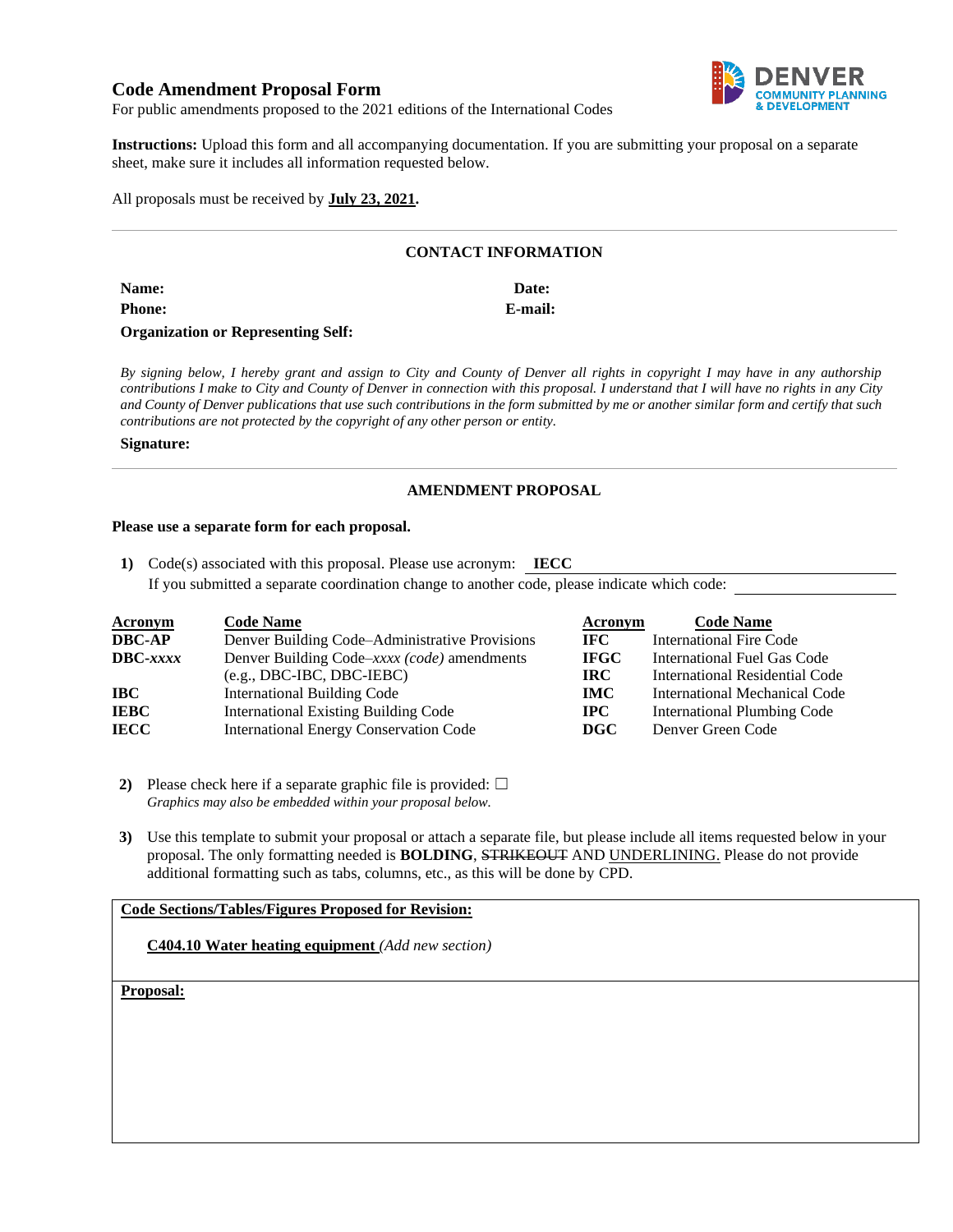*Add new sections as follows:*

# **Effective January 1st, 2024: Permit applications submitted to the Agency after January 1st, 2024, shall comply with section C404.10.**

**C404.10 Water heating equipment.** Fossil fuel and electric resistance instantaneous and storage water heating equipment shall not be used to provide service hot water*.* 

## **Exceptions**

- 1. Resistance heating elements integrated into heat pump water heating equipment.
- 2. Electric resistance elements used for recirculation loop temperature maintenance.
- 3. Electric storage water heaters with a rated water storage volume no greater than 20 gallons.
- 4. Instantaneous electric water heaters located within 10 feet of the point of use.
- 5. Hot water storage tanks.
- 6. Electric resistance equipment where not less than 100 percent of the annual service water-heating requirement is provided by an *on-site renewable energy system* not used to meet any other provision of this code.
- 7. Water heating systems that serve end-uses that require water temperature of 141°F (55°C) or hotter.
- 8. Electric resistance storage water heating equipment in *buildings* where not less than 75% of the annual service water heating requirement is met by a solar thermal system.
- 9. *Buildings* that comply with Section C407 or Appendix ET.
- 10. Replacement of gas-fired storage water heaters or instantaneous water heaters that comply with section C503.4.1.

## **Supporting Information:**

**Reference to Energize Denver**

- $(3)$ When a storage water heater or instantaneous water heater is proposed to be replaced, it shall be replaced with an electric water heater.
- The electrification requirements of subsections  $(c)(1) (3)$  above may be met by a heat  $(4)$ pump or by electric resistance space or water heating equipment. If the electrification requirements are met by electric resistance space or water heating equipment, then the system shall be provided with an onsite renewable energy system sized to provide not less than 100 percent of the annual energy use of the electric resistance space or water heating equipment, with the following exceptions: an onsite renewable energy system is not required where heat pumps are not available for that system type, or where new electric resistance equipment is replacing existing electric resistance equipment. An onsite renewable energy system used to comply with this section shall not be used to meet any other regulatory requirement.

# **Purpose:**

Move Denver towards its community-driven climate goals, health goals, and affordability goals through the use of clean, highly-efficient, cost-effective, and all-electric technologies.

### **Reason and Substantiation:**